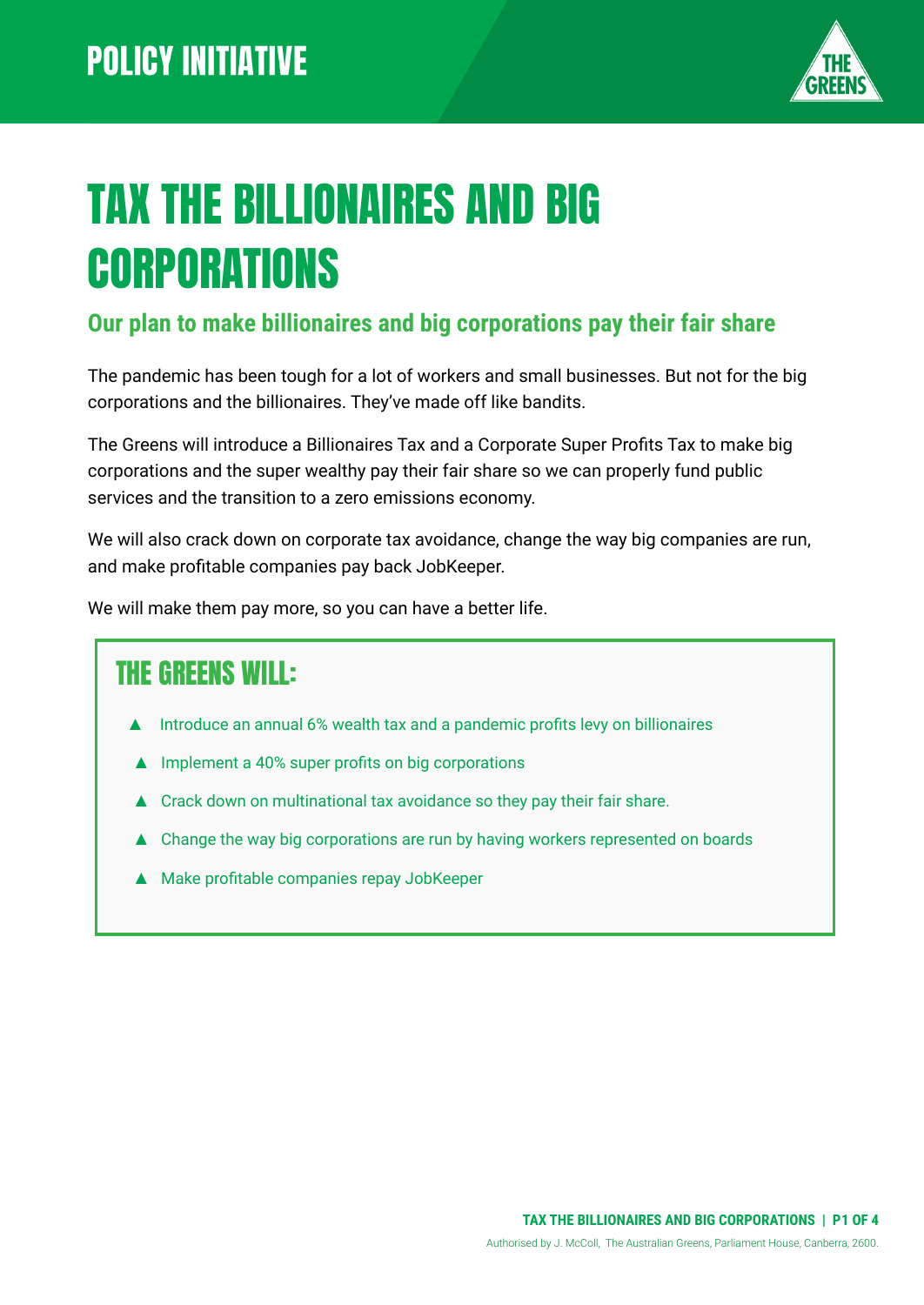

#### **BILLIONAIRES TAX**

Since the pandemic hit, millions of people have faced uncertainty about their hours of work or whether they can run their business. At the same time, billionaires made off like bandits. Australia's 10 richest people have seen their wealth grow 68% since the pandemic hit.<sup>1</sup>

This concentration of wealth amongst the already wealthy is obscene. Billionaires have too much power and too much control over our democracy. They use complex schemes to avoid paying tax, while donating millions to the Liberal and Labor parties.

There has been a class war for 40 years and the billionaires have been winning. It's time we fought back and got them to pay their fair share. It's time for a Billionaires Tax.

The Greens will introduce a 6% annual tax on the global net wealth of the 110 Australians who are worth more than \$1 billion dollars.<sup>2</sup> The Greens will also introduce a 6% annual tax on the net value of Australian assets owned by foreign individuals whose net holdings of Australian assets is greater than \$1 billion.

In addition, while the rest of us were doing it tough under lockdown, the wealth of Australia's billionaire's grew faster than anywhere else in the world. To recoup these gains, a billionaire pandemic profits levy of 50% will be applied for the year the rest of Australia was locked down.

Taxing the accumulation of obscene levels of wealth with a Billionaires Tax would raise \$67.1 billion over the decade to pay for the services and jobs that people in Australia need.

#### **TAX CORPORATE SUPER PROFITS**

While wages growth has halved over the last decade<sup>3</sup>, corporate profits have reached record levels<sup>4</sup>. Workers are getting a smaller share of the pie than ever,<sup>5</sup> while company owners are getting rich. One third of the biggest earning corporations pay no tax in Australia at all.<sup>6</sup>

Not only is this not fair, it's not good for the economic performance of the nation. The focus of big corporations on rewarding shareholders has contributed to falling investment and a slump in productivity.<sup>7</sup> Australia's manufacturing capacity is the lowest in the developed world.<sup>8</sup>

Many big corporations are able to gouge these 'super profits' simply because they have the market power to crush smaller competitors and stifle innovation.

The Greens will curb the power of big corporations and encourage productive investment by introducing a 40% super profits tax on companies with more than \$100 million in turnover in Australia. The company super profits tax would apply to net revenue after

<sup>1</sup> AFR Rich List 2018. 2019, 2020.

<sup>2</sup> AFR Rich List 2021.

<sup>&</sup>lt;sup>3</sup> ABS Wage Price Index, Australia.

<sup>4</sup> ABS National Accounts, profits share of total factor income.

<sup>5</sup> ABS Wage Price Index, Australia.

<sup>6</sup> ATO Tax Stats, 2018-19.

<sup>7</sup> Productivity Commission, Productivity Insights 2021

<sup>&</sup>lt;sup>8</sup> The Australia Institute: Centre for Future Work, A Fair [Share](https://d3n8a8pro7vhmx.cloudfront.net/theausinstitute/pages/3332/attachments/original/1595693276/A_Fair_Share_for_Australian_Manufacturing.pdf?1595693276) for Australian [Manufacturing,](https://d3n8a8pro7vhmx.cloudfront.net/theausinstitute/pages/3332/attachments/original/1595693276/A_Fair_Share_for_Australian_Manufacturing.pdf?1595693276) 2020

**TAX THE BILLIONAIRES AND BIG CORPORATIONS | P2 OF 4**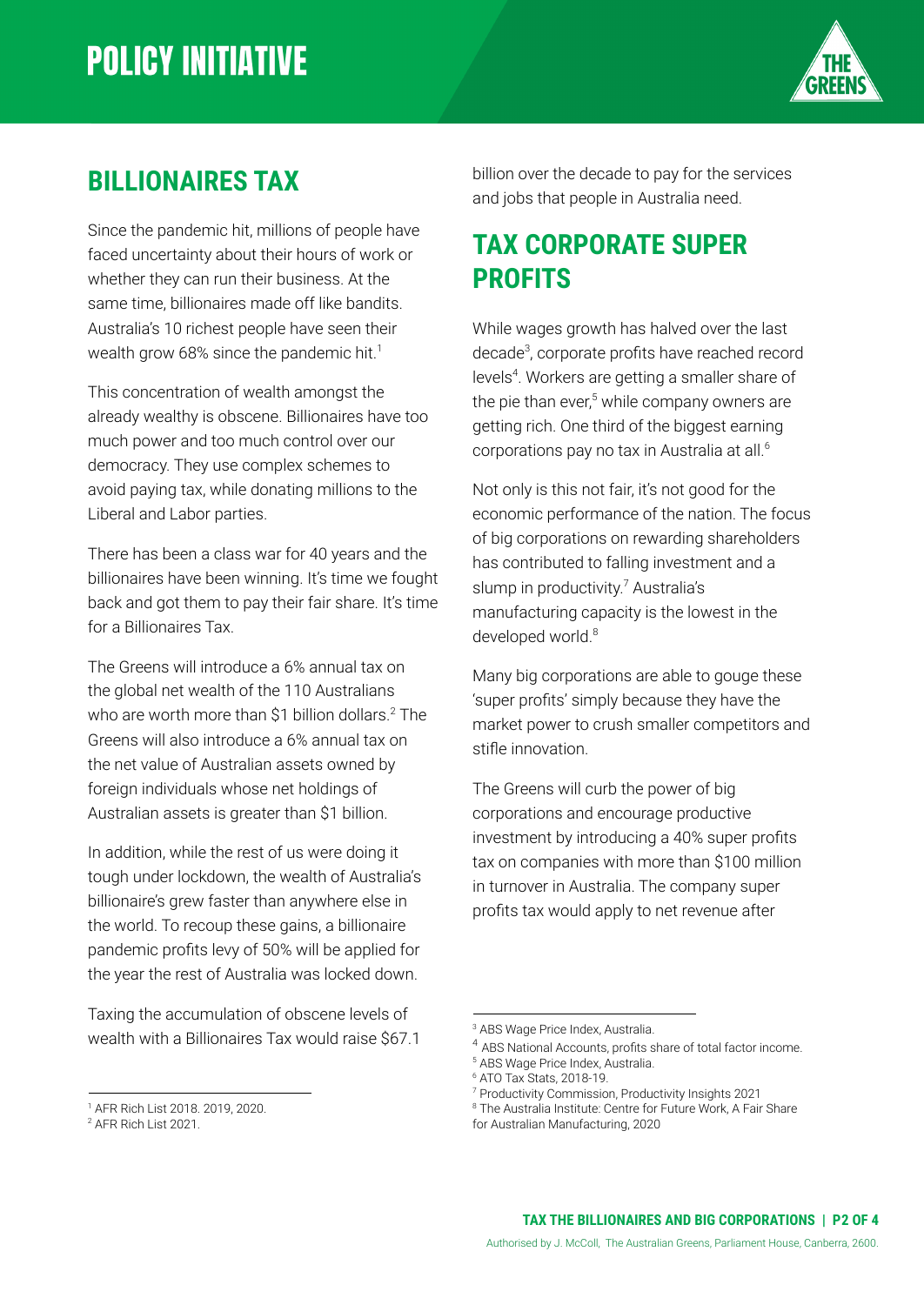## **POLICY INITIATIVE**



deducting income tax and after making an allowance for a fair return to shareholders.<sup>9</sup>

This tax would apply to both Australian companies and the share of a multinational company's operations in Australia.

This tax will raise \$53 billion over the next three years to invest in the jobs and public services Australia needs.

As well as raising revenue to help fund productivity enhancing infrastructure and services, a super-profits tax would encourage companies to invest more in the company's own capacity, and also give smaller and more innovative companies a better chance of getting a foothold.

Mining and petroleum operations would also be subject to different, sector specific super profits taxes also applied at a rate of 40%. These mining and petroleum super profits taxes directly target the unearned income that goes to resources companies as a result of them having exclusive access to public resources.

In total, these three 'super profits taxes' on corporate, mining and gas tycoons will raise \$430 billion over the next decade.

#### **CRACK DOWN ON COMPANY TAX AVOIDANCE**

Multinational tax avoidance is a scourge on our democracy. It means that honest people have

to pay more while the proceeds of the nation are squirrelled away in offshore bank accounts.

This problem requires an international approach. But there are still things the Australian government can do.

The Greens have a comprehensive plan to tackle multinational tax avoidance which includes:

- Stop the artificial shifting of debt to Australia to increase tax deductions.
- Stop tax deductions for royalties paid to other arms of the same company.
- Establish a public register of beneficial owners to see who really owns what.
- Publish basic information on the tax paid by companies earning over \$50 million.
- Require the ATO to publish the details of the settlement of tax disputes with companies.

These measures will raise \$3.2 billion over the decade.

#### **CHANGE THE WAY COMPANIES ARE RUN**

Part of the reason that companies are not paying high enough wages or their fair share of tax is because the main consideration at the board table is how much profits can be made.

The Greens will change the way corporate Australia works by requiring a third of positions on the board of large companies $10$  to be allocated to workers or their representatives.

<sup>&</sup>lt;sup>9</sup> An allowance for corporate equity would be made equal to the long-term bond (risk-free) rate plus 5% (equity risk premium). Eligible companies would receive a tax credit equivalent to the first \$100m in turnover so that the tax is effectively marginal.

<sup>&</sup>lt;sup>10</sup> Companies with greater than \$100 million in turnover.